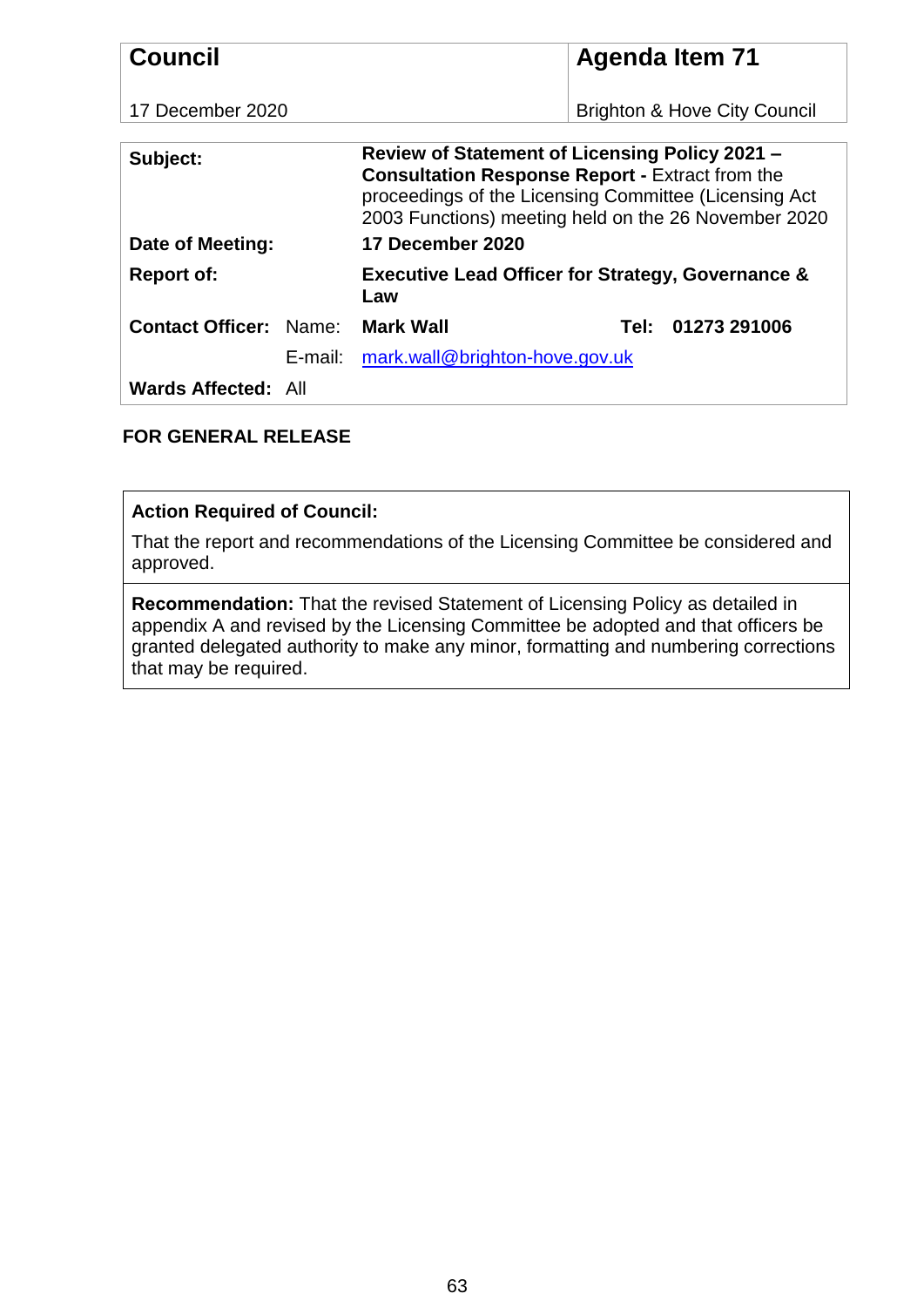## **BRIGHTON & HOVE CITY COUNCIL**

## **LICENSING COMMITTEE (LICENSING ACT 2003 FUNCTIONS)**

# **4.45pm (at the conclusion of the preceding Licensing Committee (Non-Licensing Act 2003 Functions Committee) Meeting**

#### **26 November 2020**

## **VIRTUAL MEETING - SKYPE**

## **MINUTES**

**Present**: Councillors Deane (Chair), Davis (Deputy Chair) O'Quinn (Opposition Spokesperson), Simson (Group Spokesperson), Appich, Atkinson, Bagaeen, Ebel, Fowler, Henry, Hugh-Jones (in substitution for Rainey),Nemeth (in substitution for Lewry), Knight and Wares

# **PART ONE**

#### **18. REVIEW OF STATEMENT OF LICENSING POLICY 2021 – CONSULTATION RESPONSE REPORT 2020**

- 18.1 The Committee considered a report of the Interim Executive Director of Housing, Housing, Neighbourhoods and Communities setting out the consultation response to the Review of Statement of Licensing Policy which had taken place.
- 18.2 It was noted that the Council, as Licensing Authority, had a statutory duty to review and publish its Statement of Licensing Policy (SoLP) every five years. The current policy had been adopted on March 2016 by Full Council and revised in March 2019. It was required that the Policy be kept under review. The Cumulative Impact Policy (CIZ) and Special Stress Area (SSA) had been introduced in 2008 and expanded in 2011. The SSA had been further expanded into central Hove in 2019. At its meeting on 25 June 2020, the committee had authorised officers to go out to statutory consultation in order to review the council's Statement of Licensing Policy 2019.
- 18.3 The Head of Regulatory Services, Jim Whitelegg, explained that the Consultation had commenced on 20 July 2020 and had closed on 4 October. The consultation document had included background information and documents relevant to the specific questions on areas listed in the recommendations as well as copy of the revised document a copy of which was set out in Appendix B. An extensive pre-consultation had been carried out with relevant key stakeholders prior to going out to consultation including Public Health, the Police, Environmental Health, Highways, Arts and Tourism, the Licensing Strategy Group and the Committee.
- 18.4 The Legal Adviser to the Committee, Rebecca Sidell, advised that the proposal at 2.1.4 to restrict new café licenses to a 10pm rather than 11pm closing time in the SSA and other areas, could be regarded as inconsistent in terms of promotion of the licensing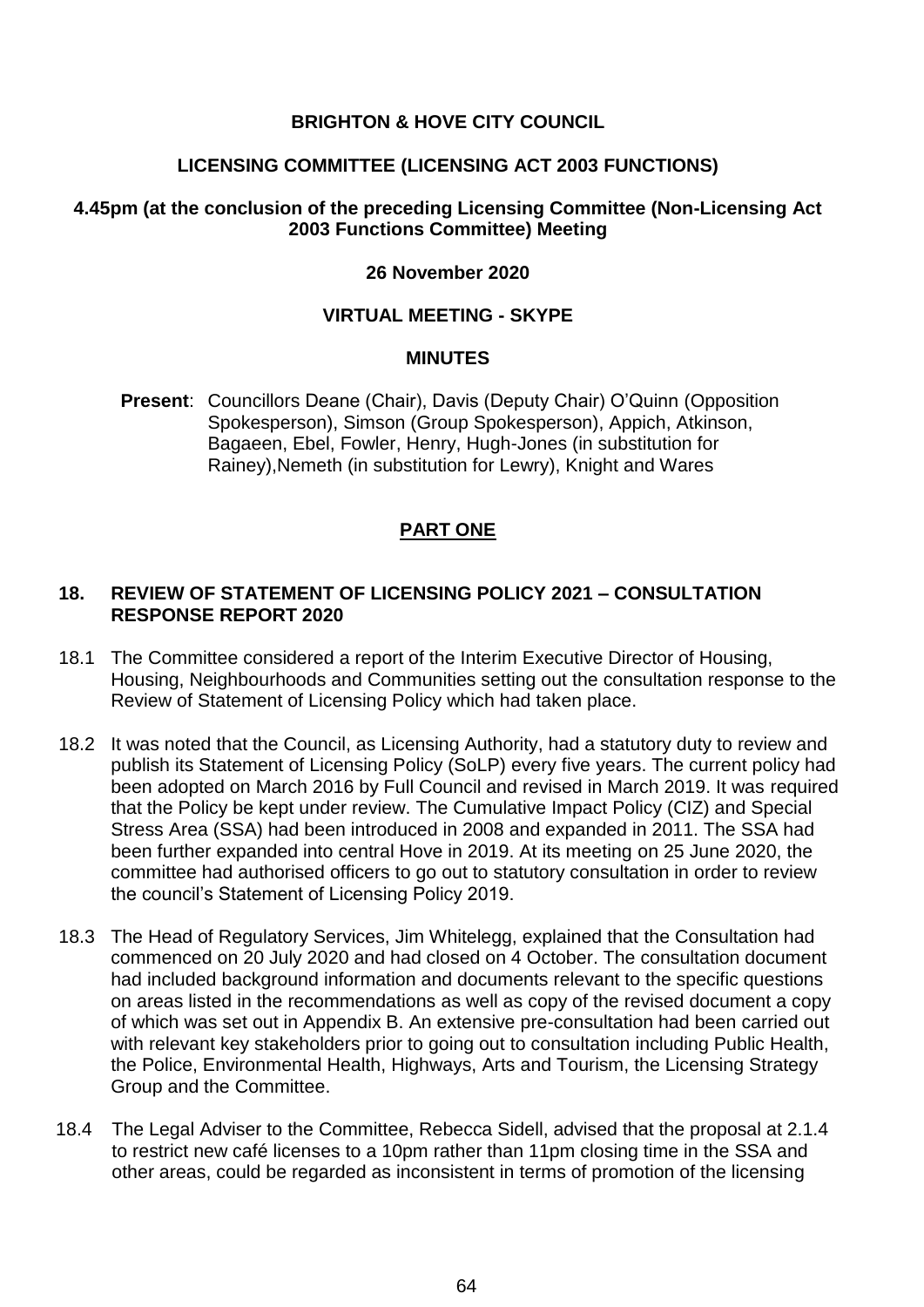objectives as pubs had a terminal hour of 11pm where incidents of crime, disorder and anti-social behaviour were more common than for cafes. The restriction works for cafes in the CIZ category where new pubs were not permitted but not really elsewhere where pubs could have a later time. The police opposed the proposal on this basis. It was however a matter for decision by the Committee.

- 18.5 Councillor O'Quinn noted the comments made but stated that having sat on numerous Panels, it was all too often the case that applicants applying as a café bar licence in order to sell alcohol intended essentially to run a bar. The Policy was not absolute and each application would continue to be considered on its individual merits. Councillors Simson and Appich concurred in that view.
- 18.6 Councillor Simson welcomed the proposed changes in relation to local shopping parades, where applications could be refused in areas where there were already several existing outlets selling beers wines and spirits. Councillor Simson stated that she had become increasingly concerned that in a small parade of shops there could be an offlicence a post office, a convenience store and sometimes even a fish and chip shop all selling alcohol, an area could become awash with alcohol sales, that could be taken into account now.
- 18.7 Councillor Hugh-Jones welcomed the proposals to extend the Special Stress Area north along Preston Road and Beaconsfield Road between Preston Circus and Stanford Avenue.
- 18.8 The Chair, Councillor Deane also commended the proposed revisions which had been recommended, thanked officers for their work in bringing them forward, noted the comments which had been made and put the recommendations to the vote, which were carried.
- 18.9 **RESOLVED:** That the Committee agree to the revisions of the Statement of Licensing Policy as follows:
	- (1) Maintain the current cumulative impact policy and zone and publish the Cumulative Impact Assessment;
	- (2) Expand the Special Stress Area (SSA) to cover Preston Road and Beaconsfield Road (up to Stanford Avenue);
	- (3) Include the Marina into "Other areas" of the Matrix to reflect the increased number of residential properties;
	- (4) To amend the "Café" category of the Matrix by reducing the terminal time to 10pm for the sale of alcohol within the special stress area and "other areas";
	- (5) Shopping parades Amend note 8 of the Matrix to "*In an area where there are already several existing off-licences or where the premises is situated within a parade with another off licence and where representations are received about negative cumulative impact on the licensing objectives of a further premises, the application may be refused on these grounds or restrictions placed on the terminal hour to reflect opening hours of other shops.";*